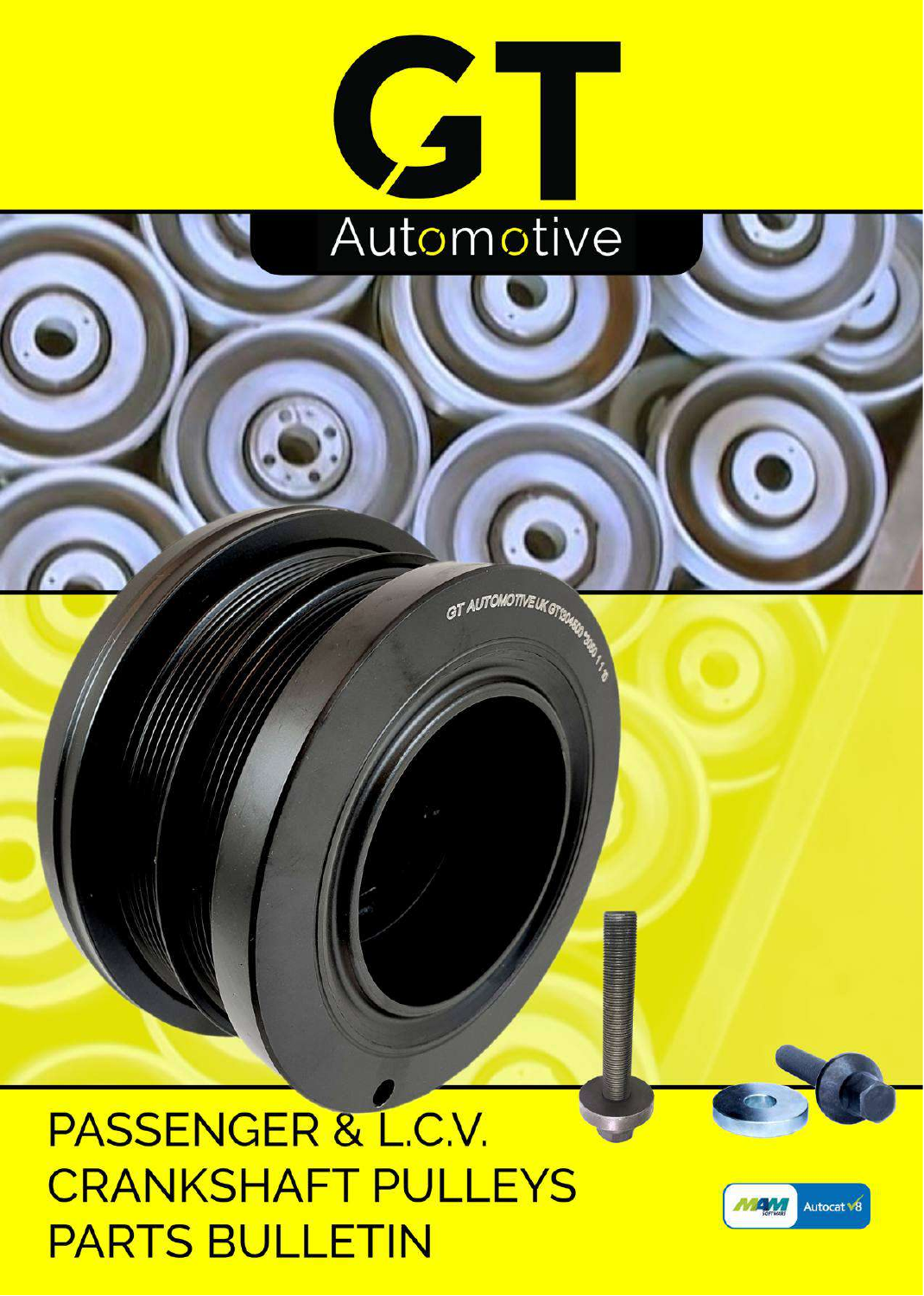## **NEW TO RANGE FOR FEBRUARY 2021**

CRANKSHAFT PULLEY for MINI R56>R61 TOYOTA D-4D GT1304519

RANGE HIGHLIGHT

VISCOUS DAMPER for BMW 3 E90>E93 330d xd N57 D30 GT1304512K

TVD for BMW 1 2 3 4 5 SERIES X3 X4 B47 D20

GT1304514K

### FULL SPEC INFO CONTAINED WITHIN THIS BULLETIN ALL PARTS IN STOCK FOR IMMEDIATE DISPATCH



+44 (0) 1608 645 950 www.gtautomotiveparts.co.uk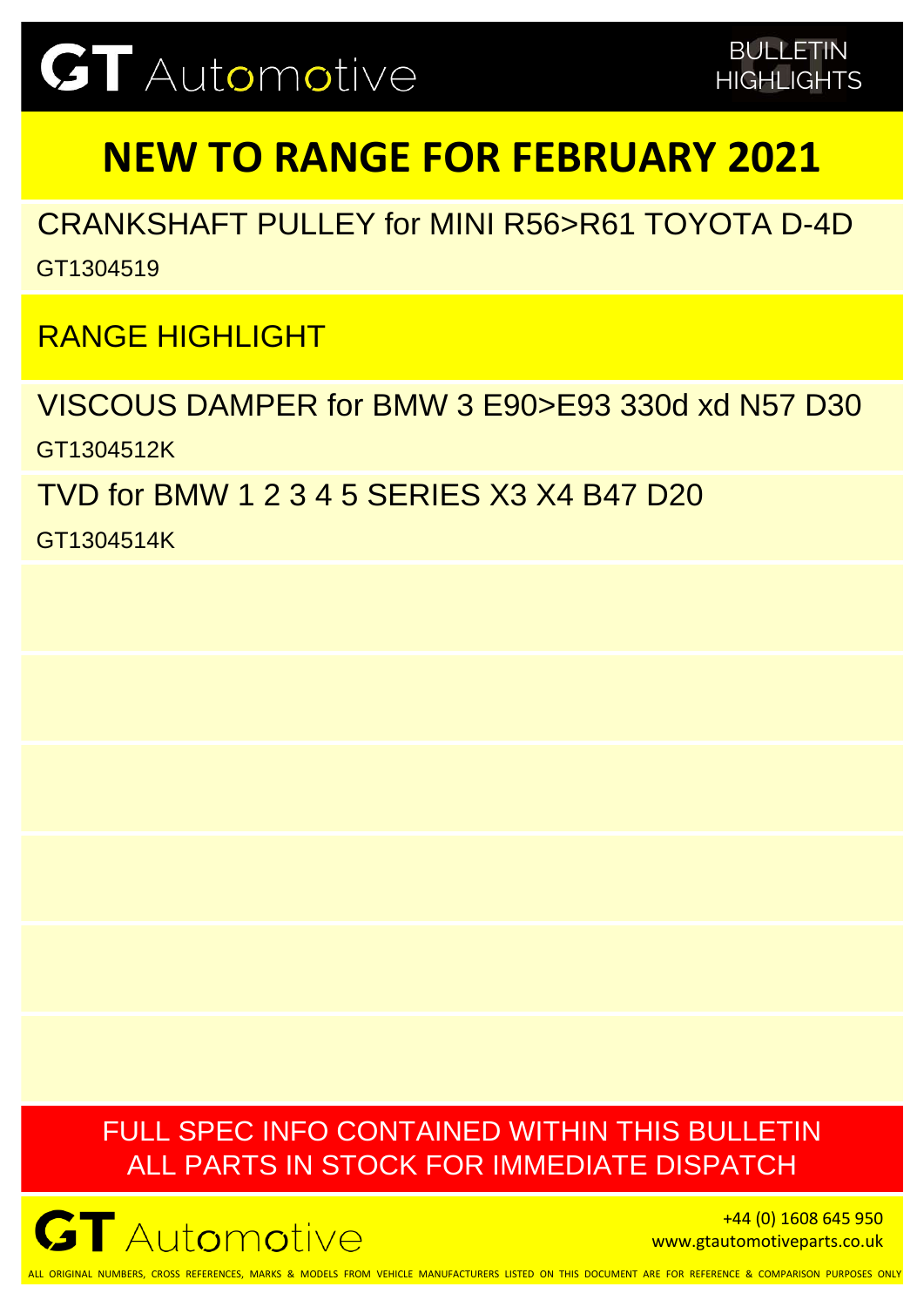### PRODUCT **SPECIFICATION**

## **CRANKSHAFT PULLEY for MINI R56>R61 TOYOTA D-4D**

### GT1304519

|                      | <b>PRODUCT DETAILS</b> | <b>OEM REFERENCES</b>                   | <b>OEM ENGINE CODES</b>           |
|----------------------|------------------------|-----------------------------------------|-----------------------------------|
| Height:              | 62.5 mm                |                                         |                                   |
| Groove $\emptyset$ : | 166.5 mm               |                                         |                                   |
| Weight:              | 2700 gr                | 11238477129   11238511320   13470-WA010 | N47 C16 A   N47 C20 A   1WW   2WW |
| # of Ribs:           | 4                      |                                         |                                   |
| # of $Pk:$           | 5                      |                                         |                                   |
|                      |                        |                                         |                                   |











| <b>APPLICATIONS</b> (Sample Selection) |                    |                        |     |     |                         |                  |  |  |
|----------------------------------------|--------------------|------------------------|-----|-----|-------------------------|------------------|--|--|
| <b>Description</b>                     | <b>Engine Code</b> | Year                   | kW  | HP  | cc                      | <b>Build</b>     |  |  |
| MINI MINI (R56) Cooper D               | N47 C16 A          | $06.2010 -$<br>11.2013 | 82  | 112 | 1598                    | Hatchback        |  |  |
| MINI MINI (R56) Cooper D               | N47 C20 A          | $02.2011 -$<br>11.2013 | 82  | 112 | 1995                    | <b>Hatchback</b> |  |  |
| MINI MINI (R56) Cooper SD              | N47 C20 A          | $02.2011 -$<br>11.2013 | 100 | 136 | 1995                    | Hatchback        |  |  |
| MINI MINI (R56) Cooper SD              | N47 C20 A          | $02.2011 -$<br>11.2013 | 105 | 143 | 1995                    | Hatchback        |  |  |
| MINI MINI (R56) One D                  | N47 C16 A          | $07.2010 -$<br>11.2013 | 66  | 90  | 1598                    | Hatchback        |  |  |
| MINI MINI CLUBMAN (R55) Cooper D       | N47 C16 A          | $03.2010 -$<br>06.2014 | 82  | 112 | 1598                    | Estate           |  |  |
| MINI MINI CLUBMAN (R55) Cooper D       | N47 C20 A          | $02.2011 -$<br>06.2014 | 82  | 112 | 1995                    | Estate           |  |  |
| MINI MINI CLUBMAN (R55) Cooper SD      | N47 C20 A          | $02.2011 -$<br>06.2014 | 105 | 143 | 1995                    | Estate           |  |  |
| MINI MINI CLUBMAN (R55) Cooper SD      | N47 C20 A          | $02.2011 -$<br>06.2014 | 100 | 136 | 1995                    | Estate           |  |  |
| MINI MINI CLUBMAN (R55) One D          | N47 C16 A          | $03.2010 -$<br>06.2014 | 66  | 90  | 1598                    | Estate           |  |  |
| MINI MINI CLUBVAN (R55) Cooper D       | N47 C16 A          | 12.2012 -<br>06.2014   |     | 112 | 1598                    | Estate Van       |  |  |
| MINI MINI CLUBVAN (R55) Cooper D       | N47 C20 A          | 12.2012 -<br>06.2014   |     |     | NEW ALLEMAND DOS STREET | Estate Van       |  |  |
| MINI MINI COUNTRYMAN (R60) Cooper D    | N47 C16 A          | 08.2010<br>10.2016     | -82 |     | 1598                    | <b>Estate</b>    |  |  |
| MINI MINI COUNTRYMAN (R60) Cooper D    | N47 C20 A          | 03.2011<br>10.2016     |     |     | 1995                    | <b>Estate</b>    |  |  |
|                                        |                    |                        |     |     |                         |                  |  |  |

### $\mathbf G$ T Automotive

+44 (0) 1608 645 950 www.gtautomotiveparts.co.uk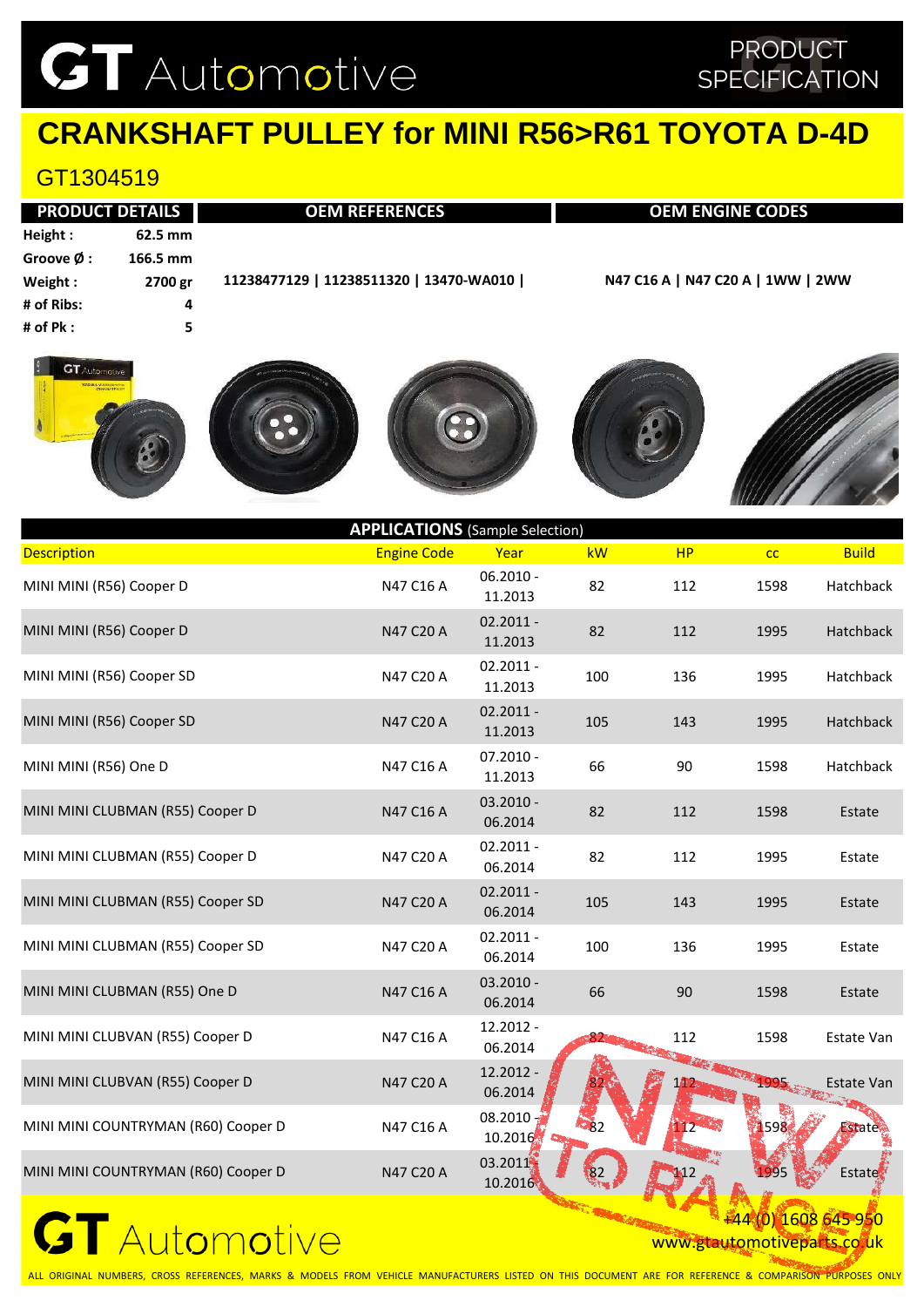|                                                  |                    | <b>APPLICATIONS</b> (Sample Selection) |     |     |      |              |
|--------------------------------------------------|--------------------|----------------------------------------|-----|-----|------|--------------|
| <b>Description</b>                               | <b>Engine Code</b> | Year                                   | kW  | HP  | cc   | <b>Build</b> |
| MINI MINI COUNTRYMAN (R60) Cooper D ALL4         | N47 C16 A          | $08.2010 -$<br>10.2016                 | 82  | 112 | 1598 | Estate       |
| MINI MINI COUNTRYMAN (R60) Cooper D ALL4         | N47 C20 A          | $03.2011 -$<br>10.2016                 | 82  | 112 | 1995 | Estate       |
| MINI MINI COUNTRYMAN (R60) Cooper SD             | N47 C20 A          | 03.2011 -<br>10.2016                   | 105 | 143 | 1995 | Estate       |
| MINI MINI COUNTRYMAN (R60) Cooper SD ALL4        | N47 C20 A          | $03.2011 -$<br>10.2016                 | 100 | 136 | 1995 | Estate       |
| MINI MINI COUNTRYMAN (R60) Cooper SD ALL4        | N47 C20 A          | $03.2011 -$<br>10.2016                 | 105 | 143 | 1995 | Estate       |
| MINI MINI COUNTRYMAN (R60) One D                 | N47 C16 A          | $08.2010 -$<br>10.2016                 | 66  | 90  | 1598 | Estate       |
| MINI MINI Convertible (R57) Cooper D             | N47 C16 A          | $05.2009 -$<br>11.2013                 | 82  | 112 | 1598 | Convertible  |
| MINI MINI Convertible (R57) Cooper D             | N47 C20 A          | $02.2011 -$<br>05.2015                 | 82  | 112 | 1995 | Convertible  |
| MINI MINI Convertible (R57) Cooper SD            | N47 C20 A          | 06.2009 -<br>05.2015                   | 105 | 143 | 1995 | Convertible  |
| MINI MINI Coupe (R58) Cooper SD                  | N47 C20 A          | 12.2010 -<br>05.2015                   | 100 | 136 | 1995 | Coupe        |
| MINI MINI Coupe (R58) Cooper SD                  | N47 C20 A          | 12.2010 -<br>05.2015                   | 105 | 143 | 1995 | Coupe        |
| MINI MINI PACEMAN (R61) Cooper D                 | N47 C16 A          | 04.2012 -<br>09.2016                   | 82  | 112 | 1598 | Coupe        |
| MINI MINI PACEMAN (R61) Cooper D                 | N47 C20 A          | $07.2012 -$<br>09.2016                 | 82  | 112 | 1995 | Coupe        |
| MINI MINI PACEMAN (R61) Cooper D ALL4            | N47 C16 A          | $04.2012 -$<br>09.2016                 | 82  | 112 | 1598 | Coupe        |
| MINI MINI PACEMAN (R61) Cooper D ALL4            | N47 C20 A          | $03.2012 -$<br>09.2016                 | 82  | 112 | 1995 | Coupe        |
| MINI MINI PACEMAN (R61) Cooper SD                | N47 C20 A          | 03.2012 -<br>09.2016                   | 105 | 143 | 1995 | Coupe        |
| MINI MINI PACEMAN (R61) Cooper SD ALL4           | N47 C20 A          | 04.2012 -<br>09.2016                   | 105 | 143 | 1995 | Coupe        |
| MINI MINI Roadster (R59) Cooper SD               | N47 C20 A          | $11.2011 -$<br>04.2015                 | 100 | 136 | 1995 | Convertible  |
| MINI MINI Roadster (R59) Cooper SD               | N47 C20 A          | $11.2011 -$<br>04.2015                 | 105 | 143 | 1995 | Convertible  |
| TOYOTA AURIS ( E18 ) 1.6 D4-D (WWE185 )          | 1WW                | $04.2015 -$<br>12.2018                 | 82  | 112 | 1598 | Hatchback    |
| TOYOTA AURIS Estate (E18) 1.6 D4-D (WWE185)      | 1WW                | 04.2015 -<br>12.2018                   | 82  | 112 | 1598 | Estate       |
| TOYOTA AVENSIS Estate (T27) 1.6 D4-D (WWT270)    | 1WW                | 04.2015 -<br>10.2018                   | 82  | 112 | 1598 | Estate       |
| TOYOTA AVENSIS Estate (T27) 2.0 D-4D (WWT271)    | 2WW                | $04.2015 -$<br>10.2018                 | 105 | 143 | 1995 | Estate       |
| TOYOTA AVENSIS Saloon (T27) 1.6 D4-D (WWT270)    | 1WW                | 04.2015 -<br>10.2018                   | 82  | 112 | 1598 | Saloon       |
| TOYOTA AVENSIS Saloon (_T27_) 2.0 D-4D (WWT271_) | 2WW                | 04.2015 -<br>10.2018                   | 105 | 143 | 1995 | Saloon       |

#### +44 (0) 1608 645 950 www.gtautomotiveparts.co.uk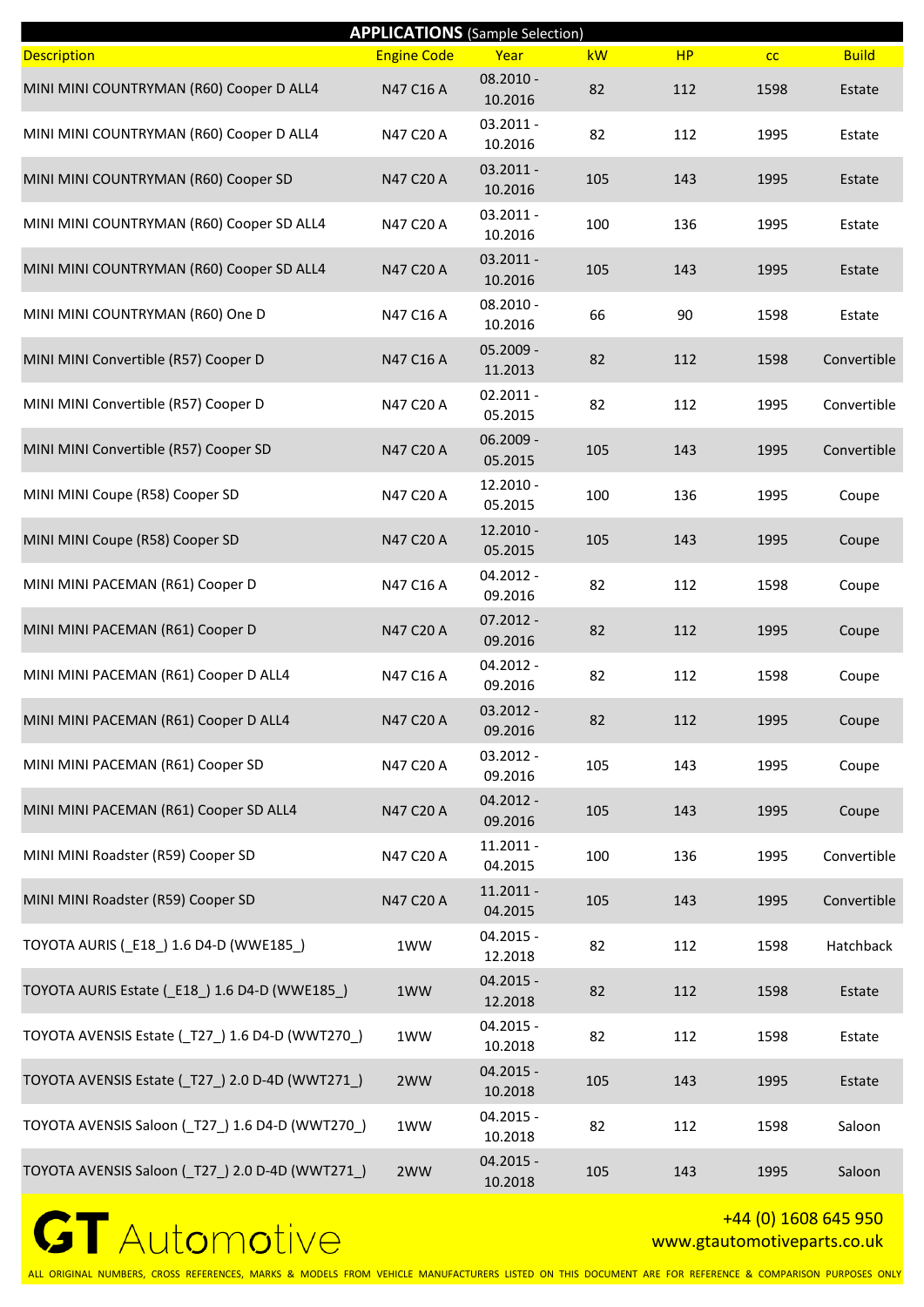| <b>APPLICATIONS</b> (Sample Selection) |                    |                        |     |           |      |              |  |  |  |
|----------------------------------------|--------------------|------------------------|-----|-----------|------|--------------|--|--|--|
| <b>Description</b>                     | <b>Engine Code</b> | Year                   | kW  | <b>HP</b> | cc   | <b>Build</b> |  |  |  |
| TOYOTA RAV 4 IV (A4) 2.0 D (WWA42)     | 2WW                | $10.2015 -$<br>11.2018 | 105 | 143       | 1995 | <b>SUV</b>   |  |  |  |
| TOYOTA VERSO (R2) 1.6 D4-D (WAR20)     | 1WW                | $11.2013 -$<br>08.2018 | 82  | 112       | 1598 | <b>MPV</b>   |  |  |  |



+44 (0) 1608 645 950 www.gtautomotiveparts.co.uk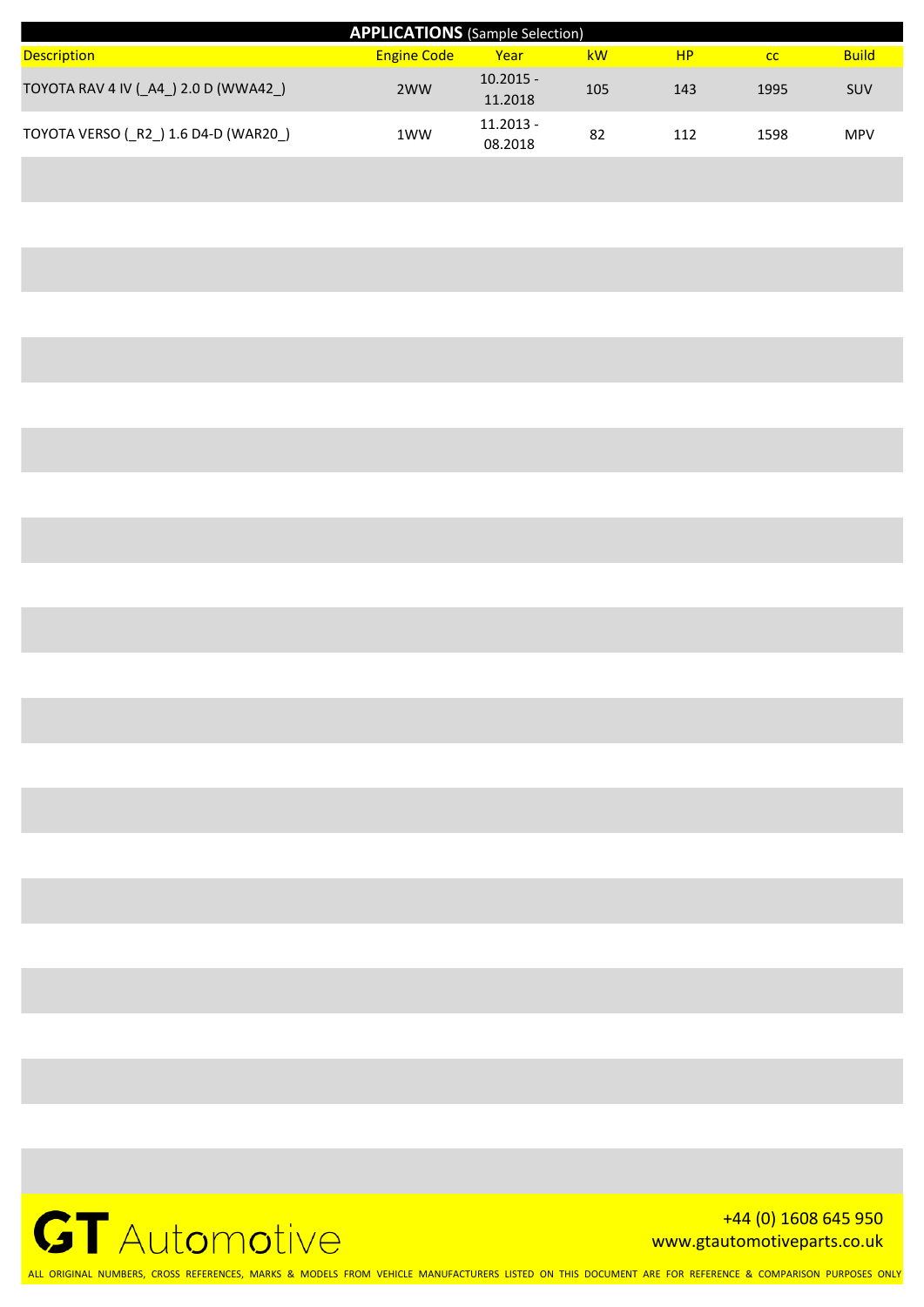













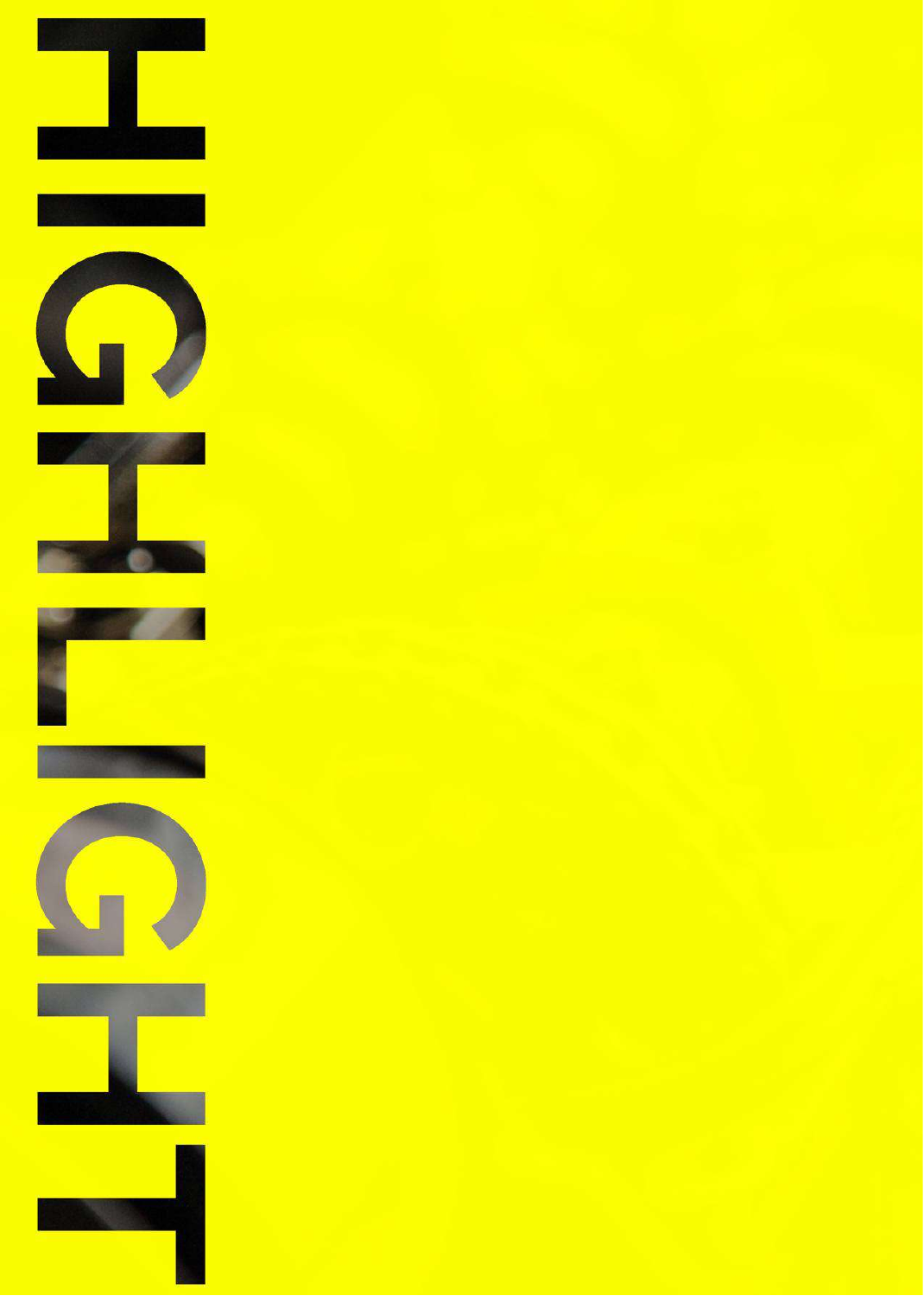### PRODUCT **SPECIFICATION**

### **Viscous Damper for BMW 3 E90>E93 330d 330xd N57 D30**

### GT1304512K

|            | <b>PRODUCT DETAILS</b> | <b>OEM REFERENCES</b> | <b>OEM ENGINE CODES</b> |
|------------|------------------------|-----------------------|-------------------------|
| Height:    | <b>77 mm</b>           |                       |                         |
| Groove Ø : | 166.6 mm               |                       | <b>N57 D30 A</b>        |
| Weight:    | 5150g                  | 11237800385           | N57 D30 (306D3)         |
| # of Ribs: | 5.                     |                       |                         |
| # of Pk :  | 6                      |                       |                         |
|            |                        |                       |                         |











| <b>APPLICATIONS</b> (Sample Selection) |                    |                        |    |    |    |              |  |  |  |
|----------------------------------------|--------------------|------------------------|----|----|----|--------------|--|--|--|
| <b>Description</b>                     | <b>Engine Code</b> | Year                   | kW | HP | cc | <b>Build</b> |  |  |  |
| BMW 3 (E90) 325d LCI                   | <b>N57</b>         | $07/2007 -$<br>12/2011 |    |    |    | Saloon       |  |  |  |
| BMW 3 (E90) 330d LCI                   | <b>N57</b>         | $07/2007 -$<br>12/2011 |    |    |    | Saloon       |  |  |  |
| BMW 3 (E90) 330xd LCI                  | <b>N57</b>         | $07/2007 -$<br>12/2011 |    |    |    | Saloon       |  |  |  |
| BMW 3 Touring (E91) 325d LCI           | <b>N57</b>         | $07/2007 -$<br>05/2012 |    |    |    | Estate       |  |  |  |
| BMW 3 Touring (E91) 330d LCI           | <b>N57</b>         | $07/2007 -$<br>05/2012 |    |    |    | Estate       |  |  |  |
| BMW 3 Touring (E91) 330xd LCI          | <b>N57</b>         | $07/2007 -$<br>05/2012 |    |    |    | Estate       |  |  |  |
| BMW 3 Coupe (E92) 330d                 | <b>N57</b>         | 03/2008 -<br>02/2010   |    |    |    | Coupe        |  |  |  |
| BMW 3 Coupe (E92) 330xd                | <b>N57</b>         | $03/2008 -$<br>02/2010 |    |    |    | Coupe        |  |  |  |
| BMW 3 Coupe (E92) 330d                 | <b>N57</b>         | 03/2008 -<br>02/2010   |    |    |    | Coupe        |  |  |  |
| BMW 3 Coupe (E92) 325d LCI             | <b>N57</b>         | 07/2009 -<br>02/2010   |    |    |    | Coupe        |  |  |  |
| BMW 3 Coupe (E92) 330d LCI             | <b>N57</b>         | 07/2009 -<br>02/2010   |    |    |    | Coupe        |  |  |  |
| BMW 3 Coupe (E92) 330xd LCI            | <b>N57</b>         | 07/2009 -<br>02/2010   |    |    |    | Coupe        |  |  |  |
| BMW 3 Convertible (E93) 330d           | <b>N57</b>         | 06/2008 -<br>02/2010   |    |    |    | Convertible  |  |  |  |
| BMW 3 Convertible (E93) 325d LCI       | <b>N57</b>         | 09/2009 -<br>09/2013   |    |    |    | Convertible  |  |  |  |
|                                        |                    |                        |    |    |    |              |  |  |  |



#### +44 (0) 1608 645 950 www.gtautomotiveparts.co.uk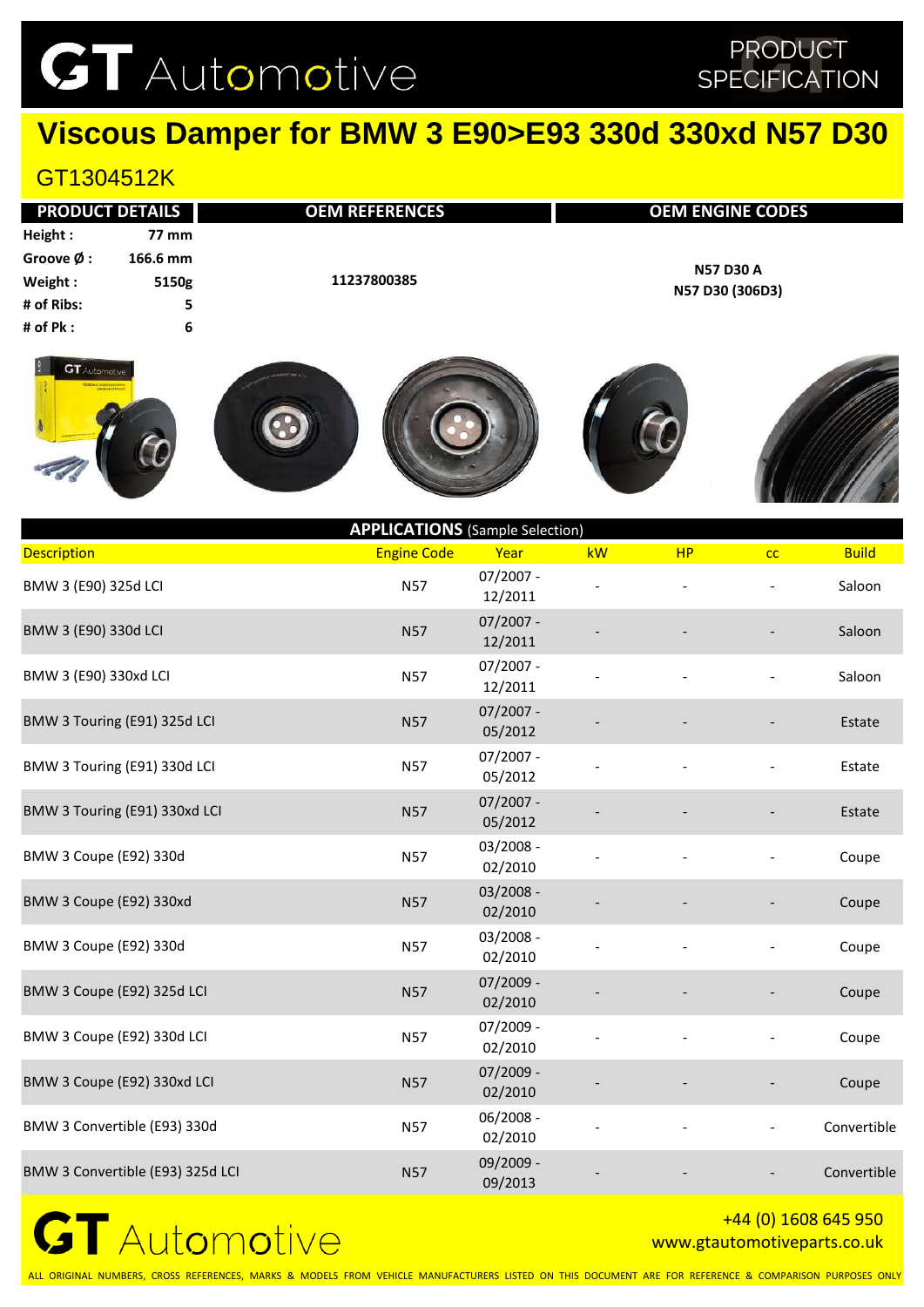| <b>APPLICATIONS</b> (Sample Selection) |                    |                        |    |                          |                          |              |  |
|----------------------------------------|--------------------|------------------------|----|--------------------------|--------------------------|--------------|--|
| <b>Description</b>                     | <b>Engine Code</b> | Year                   | kW | <b>HP</b>                |                          | <b>Build</b> |  |
| BMW 3 Convertible (E93) 330d LCI       | <b>N57</b>         | $09/2009 -$<br>09/2013 |    | $\overline{\phantom{0}}$ | $\overline{\phantom{0}}$ | Convertible  |  |



+44 (0) 1608 645 950 www.gtautomotiveparts.co.uk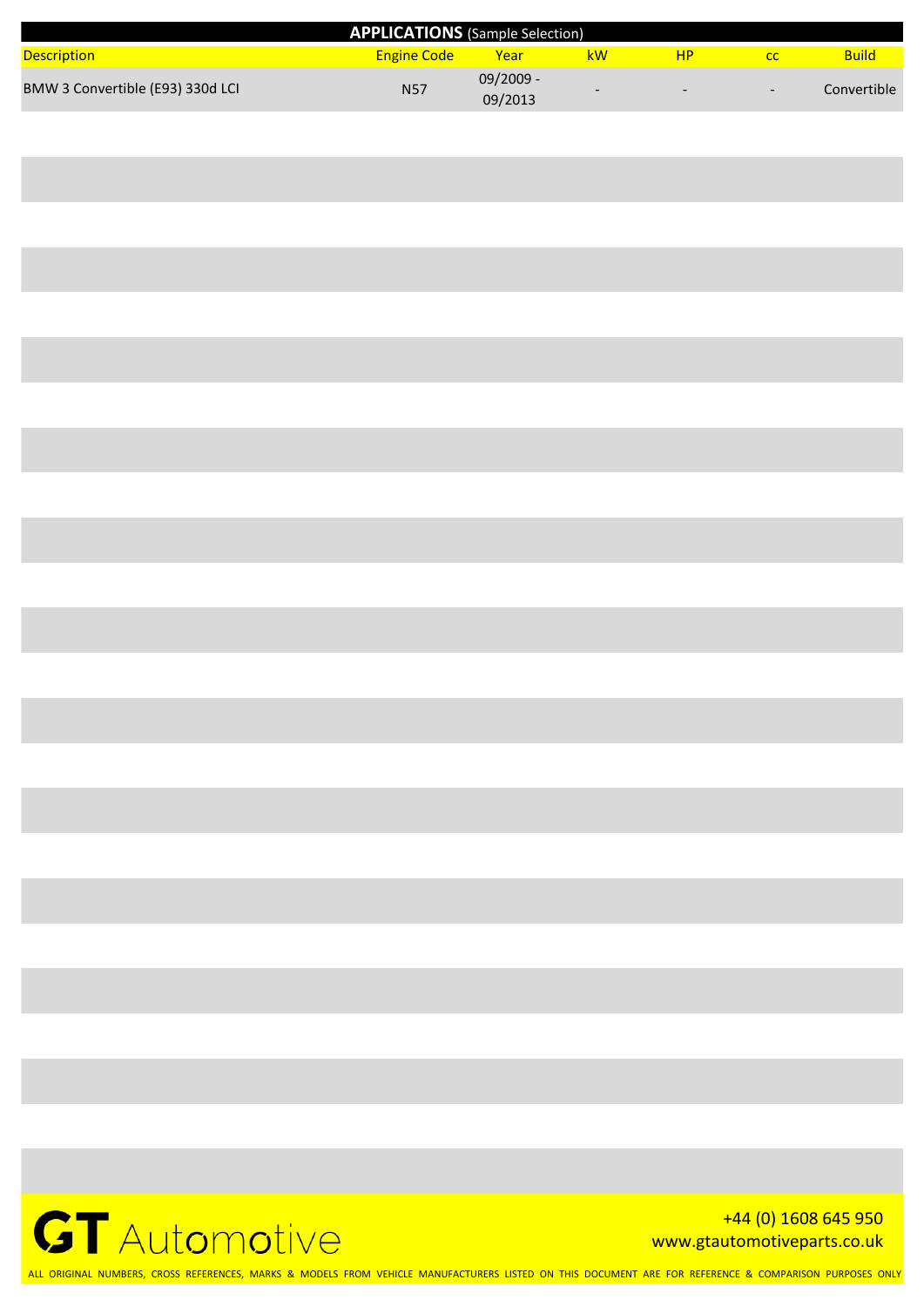## **TVD for BMW 1 2 3 4 5 X3 X4 B47D20**

### GT1304514K

| <b>PRODUCT DETAILS</b> |         | <b>OEM REFERENCES</b> | <b>OEM ENGINE CODES</b> |
|------------------------|---------|-----------------------|-------------------------|
| Height:                | 75.5mm  |                       |                         |
| Groove Ø :             | 153.5mm |                       |                         |
| Weight:                | 3600g   | 11237619245           | <b>B47 D20</b>          |
| # of Ribs:             | 5       |                       |                         |
| # of Pk :              | 6       |                       |                         |
|                        |         |                       |                         |











| <b>APPLICATIONS</b> (Sample Selection) |                    |                        |    |           |    |              |  |  |
|----------------------------------------|--------------------|------------------------|----|-----------|----|--------------|--|--|
| <b>Description</b>                     | <b>Engine Code</b> | Year                   | kW | <b>HP</b> | cc | <b>Build</b> |  |  |
| BMW 1 Series (F20)118d LCI             | <b>B47</b>         | $05/2014 -$<br>06/2019 |    |           |    | Saloon       |  |  |
| BMW 1 Series (F20)118dx LCI            | <b>B47</b>         | $05/2014 -$<br>06/2019 |    |           |    | Saloon       |  |  |
| BMW 1 Series (F20)120d LCI             | <b>B47</b>         | 05/2014 -<br>06/2019   |    |           |    | Saloon       |  |  |
| BMW 1 Series (F20)120dx LCI            | <b>B47</b>         | $05/2014 -$<br>06/2019 |    |           |    | Saloon       |  |  |
| BMW 1 Series (F21) 118d LCI            | <b>B47</b>         | 05/2014 -<br>06/2017   |    |           |    | Hatchback    |  |  |
| BMW 1 Series (F21) 118dx LCI           | <b>B47</b>         | $05/2014 -$<br>06/2017 |    |           |    | Hatchback    |  |  |
| BMW 1 Series (F21) 120d LCI            | <b>B47</b>         | $05/2014 -$<br>06/2017 |    |           |    | Hatchback    |  |  |
| BMW 1 Series (F21) 120dx LCI           | <b>B47</b>         | $05/2014 -$<br>06/2017 |    |           |    | Hatchback    |  |  |
| BMW 2 Series (F22) 218d                | <b>B47</b>         | 08/2013 -<br>06/2014   |    |           |    | Coupe        |  |  |
| <b>BMW 2 Series (F22) 220d</b>         | <b>B47</b>         | $08/2013 -$<br>06/2014 |    |           |    | Coupe        |  |  |
| BMW 2 Series (F22) 220dx               | <b>B47</b>         | 08/2013 -<br>06/2014   |    |           |    | Coupe        |  |  |
| BMW 2 Series (F22) 218d LCI            | <b>B47</b>         | 09/2016 -<br>12/2019   |    |           |    | Coupe        |  |  |
| BMW 2 Series (F22) 220d LCI            | <b>B47</b>         | 09/2016 -<br>12/2019   |    |           |    | Coupe        |  |  |
| BMW 2 Series (F22) 220dx LCI           | <b>B47</b>         | 09/2016 -<br>12/2019   |    |           |    | Coupe        |  |  |



#### +44 (0) 1608 645 950 www.gtautomotiveparts.co.uk

ALL ORIGINAL NUMBERS, CROSS REFERENCES, MARKS & MODELS FROM VEHICLE MANUFACTURERS LISTED ON THIS DOCUMENT ARE FOR REFERENCE & COMPARISON PURPOSES ONLY

### PRODUCT **SPECIFICATION**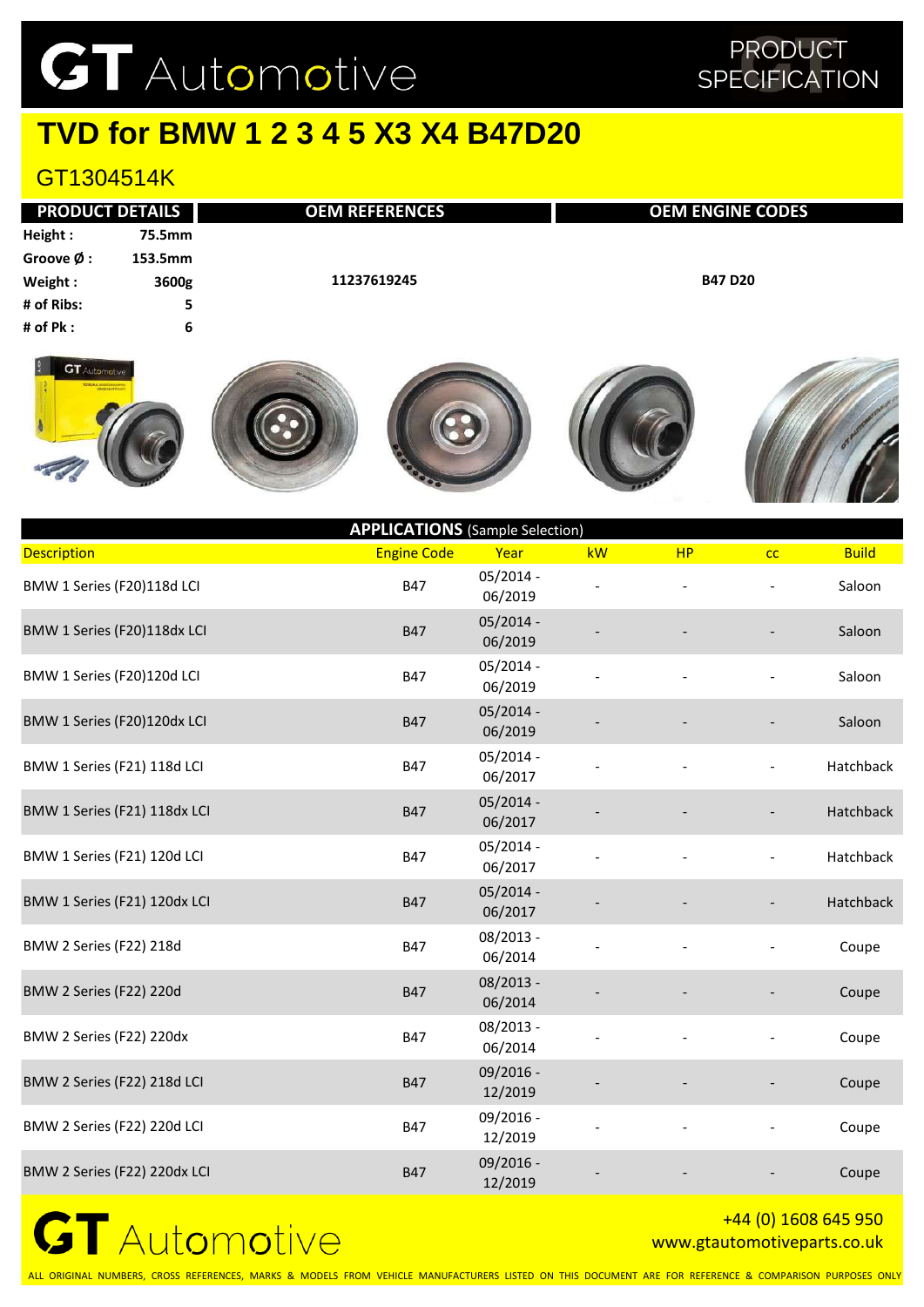|                                           | <b>APPLICATIONS</b> (Sample Selection) |                        |    |           |                          |              |
|-------------------------------------------|----------------------------------------|------------------------|----|-----------|--------------------------|--------------|
| <b>Description</b>                        | <b>Engine Code</b>                     | Year                   | kW | <b>HP</b> | cc                       | <b>Build</b> |
| BMW 2 Series (F23) 218d                   | <b>B47</b>                             | 03/2014 -<br>06/2017   |    |           |                          | Convertible  |
| BMW 2 Series (F23) 220d                   | <b>B47</b>                             | 03/2014 -<br>06/2017   |    |           | $\overline{\phantom{a}}$ | Convertible  |
| BMW 2 Series (F23) 218d LCI               | <b>B47</b>                             | 09/2016 -<br>12/2019   |    |           |                          | Convertible  |
| BMW 2 Series (F23) 220d LCI               | <b>B47</b>                             | 09/2016 -<br>12/2019   |    |           |                          | Convertible  |
| BMW 3 Series (F30) 316d                   | <b>B47</b>                             | $05/2014 -$<br>06/2015 |    |           |                          | Saloon       |
| BMW 3 Series (F30) 316d LCI               | B47                                    | 10/2014 -<br>10/2018   |    |           |                          | Saloon       |
| BMW 3 Series (F30) 318d LCI               | <b>B47</b>                             | $10/2014 -$<br>10/2018 |    |           |                          | Saloon       |
| BMW 3 Series (F30) 318dx LCI              | <b>B47</b>                             | 10/2014 -<br>10/2018   |    |           |                          | Saloon       |
| BMW 3 Series (F30) 320d LCI               | <b>B47</b>                             | 10/2014 -<br>10/2018   |    |           |                          | Saloon       |
| BMW 3 Series (F30) 320d ed LCI            | <b>B47</b>                             | 10/2014 -<br>10/2018   |    |           |                          | Saloon       |
| BMW 3 Series (F30) 320dx LCI              | <b>B47</b>                             | $10/2014 -$<br>10/2018 |    |           |                          | Saloon       |
| BMW 3 Series Touring (F31) 316d           | B47                                    | 05/2014 -<br>06/2015   |    |           |                          | Estate       |
| BMW 3 Series Touring (F31) 318d LCI       | <b>B47</b>                             | 09/2014 -<br>06/2019   |    |           |                          | Estate       |
| BMW 3 Series Touring (F31) 318dx LCI      | B47                                    | 09/2014 -<br>06/2019   |    |           |                          | Estate       |
| BMW 3 Series Touring (F31) 320d LCI       | <b>B47</b>                             | 09/2014 -<br>06/2019   |    |           |                          | Estate       |
| BMW 3 Series Touring (F31) 320d ed LCI    | <b>B47</b>                             | 09/2014 -<br>06/2019   |    |           |                          | Estate       |
| BMW 3 Series Touring (F31) 320dx LCI      | <b>B47</b>                             | 09/2014 -<br>06/2019   |    |           |                          | Estate       |
| BMW 3 Series Gran Turismo (F34) 318d      | B47                                    | 10/2014 -<br>06/2016   |    |           |                          | Hatchback    |
| BMW 3 Series Gran Turismo (F34) 320d      | <b>B47</b>                             | $10/2014 -$<br>06/2016 |    |           |                          | Hatchback    |
| BMW 3 Series Gran Turismo (F34) 320dx     | B47                                    | $10/2014 -$<br>06/2016 |    |           | $\overline{\phantom{a}}$ | Hatchback    |
| BMW 3 Series Gran Turismo (F34) 318d LCI  | <b>B47</b>                             | $10/2015 -$<br>12/2019 |    |           |                          | Hatchback    |
| BMW 3 Series Gran Turismo (F34) 320d LCI  | <b>B47</b>                             | 10/2015 -<br>12/2019   |    |           |                          | Hatchback    |
| BMW 3 Series Gran Turismo (F34) 320dx LCI | <b>B47</b>                             | $10/2015 -$<br>12/2019 |    |           |                          | Hatchback    |
| BMW 4 Series (F32) 418d                   | B47                                    | 05/2014 -<br>02/2017   |    |           |                          | Coupe        |
| BMW 4 Series (F32) 420d                   | <b>B47</b>                             | 05/2014 -<br>02/2017   |    |           |                          | Coupe        |

### +44 (0) 1608 645 950 www.gtautomotiveparts.co.uk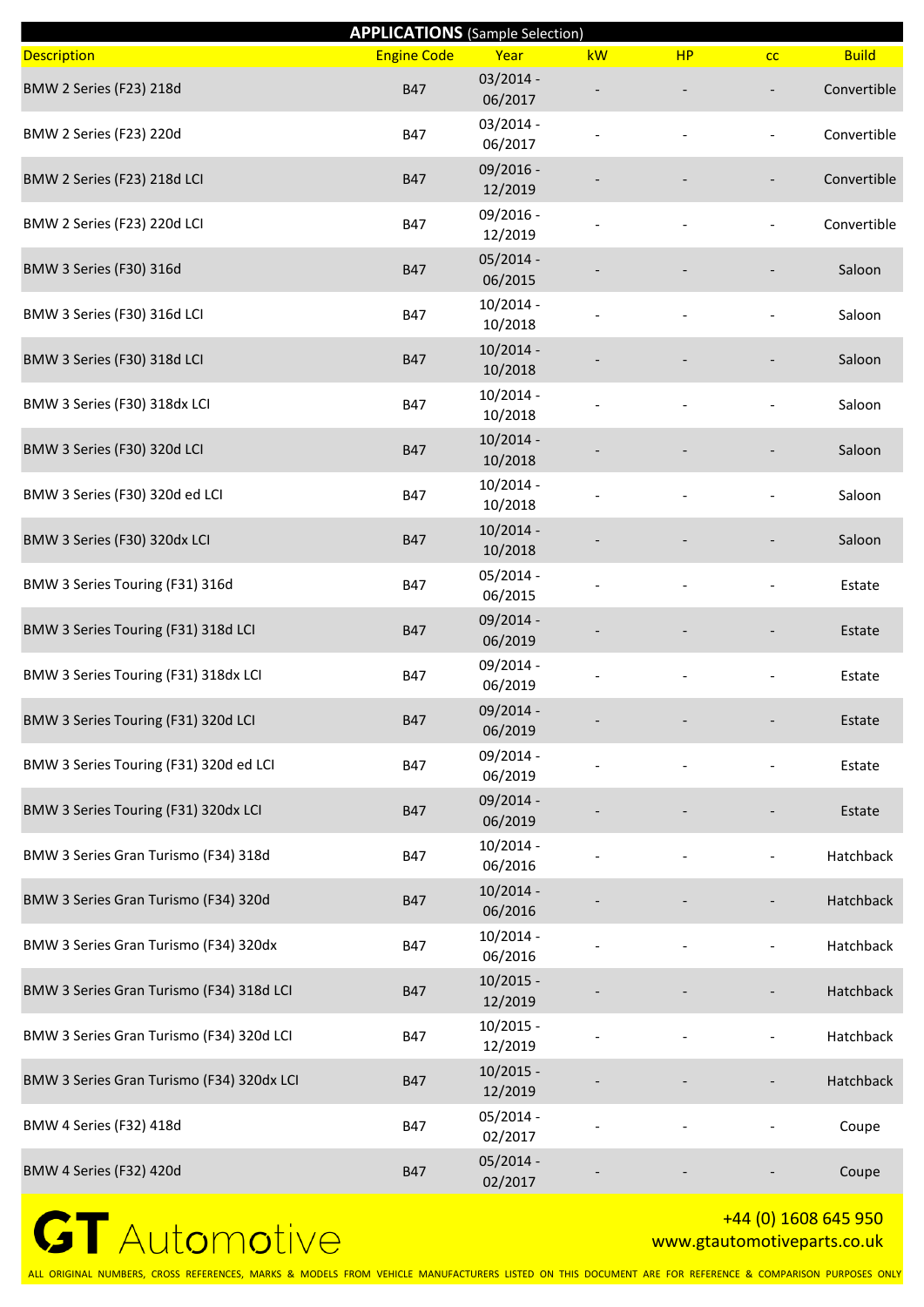|                                         | <b>APPLICATIONS</b> (Sample Selection) |                        |    |           |    |              |
|-----------------------------------------|----------------------------------------|------------------------|----|-----------|----|--------------|
| <b>Description</b>                      | <b>Engine Code</b>                     | Year                   | kW | <b>HP</b> | cc | <b>Build</b> |
| BMW 4 Series (F32) 420dx                | <b>B47</b>                             | 05/2014 -<br>02/2017   |    |           |    | Coupe        |
| BMW 4 Series (F32) 418d LCI             | <b>B47</b>                             | $05/2016 -$<br>12/2019 |    |           |    | Coupe        |
| BMW 4 Series (F32) 420d LCI             | <b>B47</b>                             | $05/2016 -$<br>12/2019 |    |           |    | Coupe        |
| BMW 4 Series (F32) 420dx LCI            | <b>B47</b>                             | $05/2016 -$<br>12/2019 |    |           |    | Coupe        |
| BMW 4 Series (F33) 420d                 | <b>B47</b>                             | $10/2014 -$<br>02/2017 |    |           |    | Convertible  |
| BMW 4 Series (F33) 420d LCI             | <b>B47</b>                             | $05/2016 -$<br>12/2019 |    |           |    | Convertible  |
| BMW 4 Series Gran Coupe (F36) 418d      | <b>B47</b>                             | $05/2014 -$<br>02/2017 |    |           |    | Coupe        |
| BMW 4 Series Gran Coupe (F36) 420d      | <b>B47</b>                             | $05/2014 -$<br>02/2017 |    |           |    | Coupe        |
| BMW 4 Series Gran Coupe (F36) 420dx     | <b>B47</b>                             | $05/2014 -$<br>02/2017 |    |           |    | Coupe        |
| BMW 4 Series Gran Coupe (F36) 418d LCI  | <b>B47</b>                             | $05/2016 -$<br>12/2019 |    |           |    | Coupe        |
| BMW 4 Series Gran Coupe (F36) 420d LCI  | <b>B47</b>                             | $05/2016 -$<br>12/2019 |    |           |    | Coupe        |
| BMW 4 Series Gran Coupe (F36) 420dx LCI | <b>B47</b>                             | $05/2016 -$<br>12/2019 |    |           |    | Coupe        |
| BMW 5 Series (F10) 518d LCI             | <b>B47</b>                             | $10/2013 -$<br>10/2016 |    |           |    | Saloon       |
| BMW 5 Series (F10) 520d LCI             | <b>B47</b>                             | $10/2013 -$<br>10/2016 |    |           |    | Saloon       |
| BMW 5 Series (F10) 520dx LCI            | <b>B47</b>                             | $10/2013 -$<br>10/2016 |    |           |    | Saloon       |
| BMW 5 Series Touring (F11) 518d LCI     | <b>B47</b>                             | $10/2013 -$<br>02/2017 |    |           |    | Estate       |
| BMW 5 Series Touring (F11) 520d LCI     | <b>B47</b>                             | $10/2013 -$<br>02/2017 |    |           |    | Estate       |
| BMW 5 Series Touring (F11) 520dx LCI    | <b>B47</b>                             | $10/2013 -$<br>02/2017 |    |           |    | Estate       |
| BMW 5 Series (G30) 520d                 | <b>B47</b>                             | $10/2015 -$<br>12/2019 |    |           |    | Saloon       |
| BMW 5 Series (G30) 520d ed              | <b>B47</b>                             | $10/2015 -$<br>12/2019 |    |           |    | Saloon       |
| BMW 5 Series (G30) 520dx                | <b>B47</b>                             | $10/2015 -$<br>12/2019 |    |           |    | Saloon       |
| BMW 5 Series Touring (G31) 520d         | <b>B47</b>                             | $03/2016 -$<br>02/2019 |    |           |    | Estate       |
| BMW 5 Series Touring (G31) 520dx        | <b>B47</b>                             | $03/2016 -$<br>02/2019 |    |           |    | Estate       |
| BMW X3 (F25) 18d                        | <b>B47</b>                             | $06/2013 -$<br>08/2017 |    |           |    | Closed ORV   |
| BMW X3 (F25) 20d                        | <b>B47</b>                             | $06/2013 -$<br>08/2017 |    |           |    | Closed ORV   |

#### +44 (0) 1608 645 950 www.gtautomotiveparts.co.uk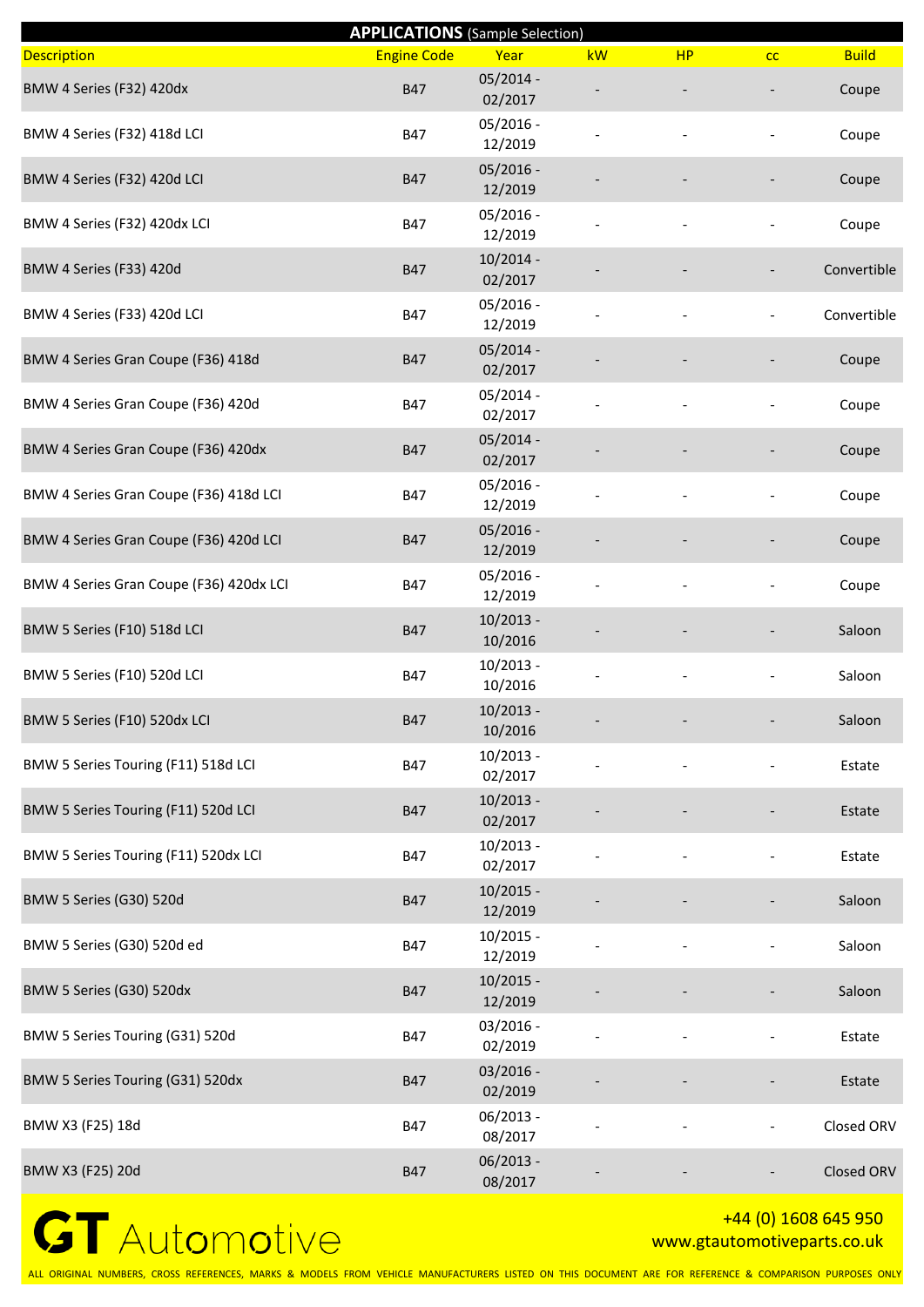| <b>APPLICATIONS</b> (Sample Selection) |                    |                        |                          |                          |                          |              |  |  |  |
|----------------------------------------|--------------------|------------------------|--------------------------|--------------------------|--------------------------|--------------|--|--|--|
| <b>Description</b>                     | <b>Engine Code</b> | Year                   | kW                       | <b>HP</b>                | cc                       | <b>Build</b> |  |  |  |
| BMW X3 (G01) 18d                       | <b>B47</b>         | $09/2016 -$<br>12/2019 | $\overline{\phantom{0}}$ | $\overline{\phantom{a}}$ | $\overline{\phantom{a}}$ | Closed ORV   |  |  |  |
| BMW X3 (G01) 20dx                      | <b>B47</b>         | $09/2016 -$<br>12/2019 | $\overline{\phantom{a}}$ | $\qquad \qquad -$        | $\overline{\phantom{a}}$ | Closed ORV   |  |  |  |
| BMW X4 (F26) 20dx                      | <b>B47</b>         | $07/2013 -$<br>03/2018 | -                        | $\overline{\phantom{a}}$ | $\overline{\phantom{0}}$ | Closed ORV   |  |  |  |
| BMW X4 (G02) 20dx                      | <b>B47</b>         | $03/2017 -$<br>12/2019 |                          | $\overline{\phantom{a}}$ | $\overline{\phantom{0}}$ | Closed ORV   |  |  |  |



+44 (0) 1608 645 950 www.gtautomotiveparts.co.uk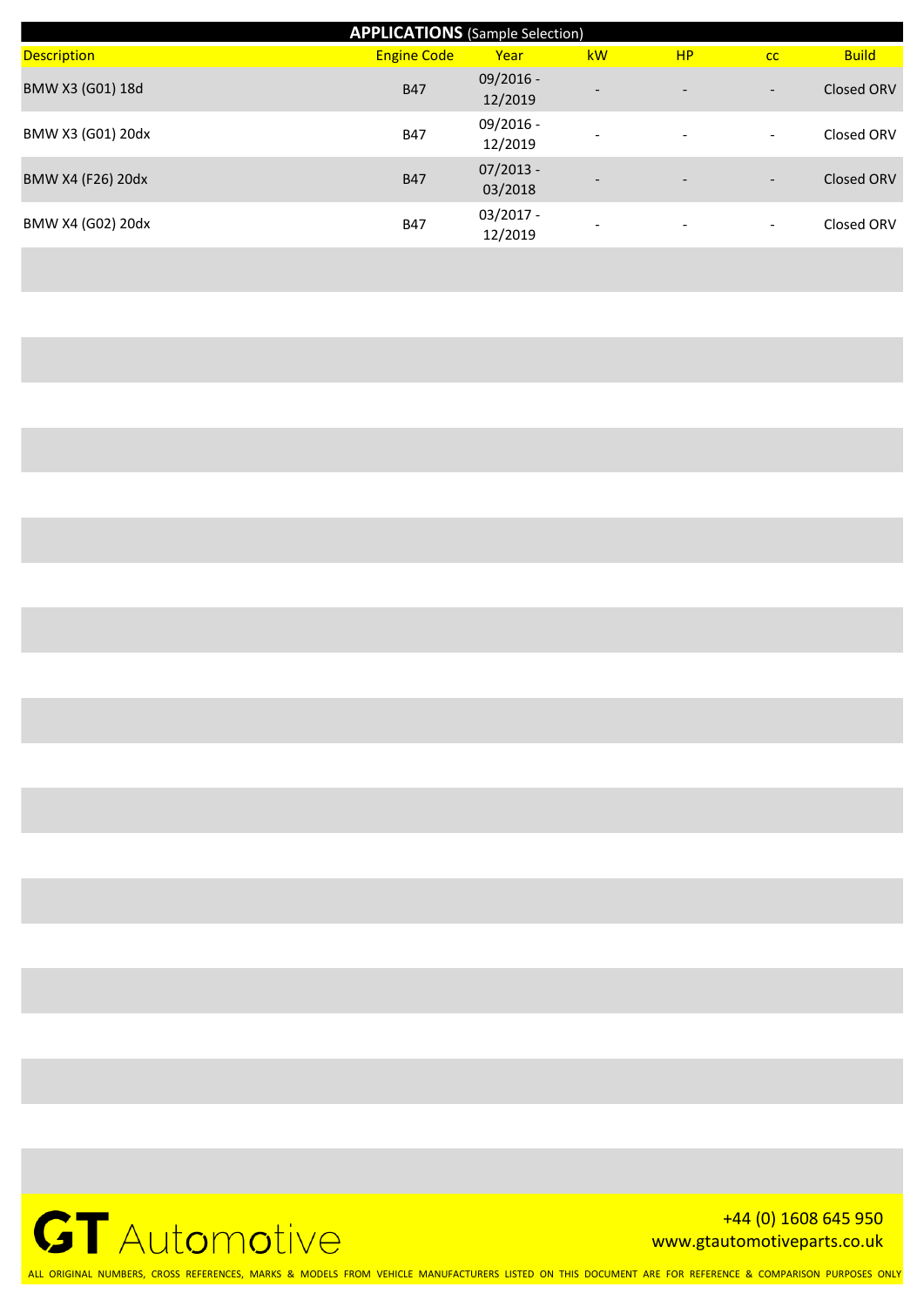#### Our aim is simple; to provide the automotive industry with trusted, OE quality products at a competitive price.

GT Automotive is a quality-driven supplier specialising in the manufacture and distribution of automotive parts. We have partnered with several key manufacturers to bring competitively priced OE quality products to the UK and European markets. With these established partnerships, our portfolio is more extensive than ever, especially after our move in to suspension parts with Maysan Mando.

With a huge stock base in our Oxfordshire warehouse facility, GT Automotive can cover a vast range of applications with fast and efficient delivery. With core values of quality, service and product value at the heart of our expansion. GT Automotive is proud to be one of the up and coming brands in the UK market.



#### **Manufacturing and OE Heritage**

GT Automotive originates from the manufacture of engine components; having been involved in the production of camshafts for the global market for over 20 years. Over this time, we have worked with OEMs such as Ford, TVR, Nissan, Cummins and Scania to name just a few.

With years of experience and a wealth of expertise from OEM projects and wholesale distribution behind the team, GT Automotive camshafts have become a well-established product range, renowned for consistently high quality and a huge variety of applications.

GT Automotive is now applying this OEM experience and manufacturing knowledge to a wider range of quality products as we look to expand the GT brand in the aftermarket, adhering to the same principles of quality, service and value for every product we release.

#### At a glance... Why Choose GT Automotive?

- · OE Quality, competitive prices- every time
- Thousands of UK car parc applications covered
- . No quibble warranty on replacement part
- . Quick access to the latest parts and applications
- · Autocat certified for easy sourcing
- Trusted UK brand
- . One location, one factory for each range giving full traceability
- **Excellent customer and aftersales support**



Autocat V8